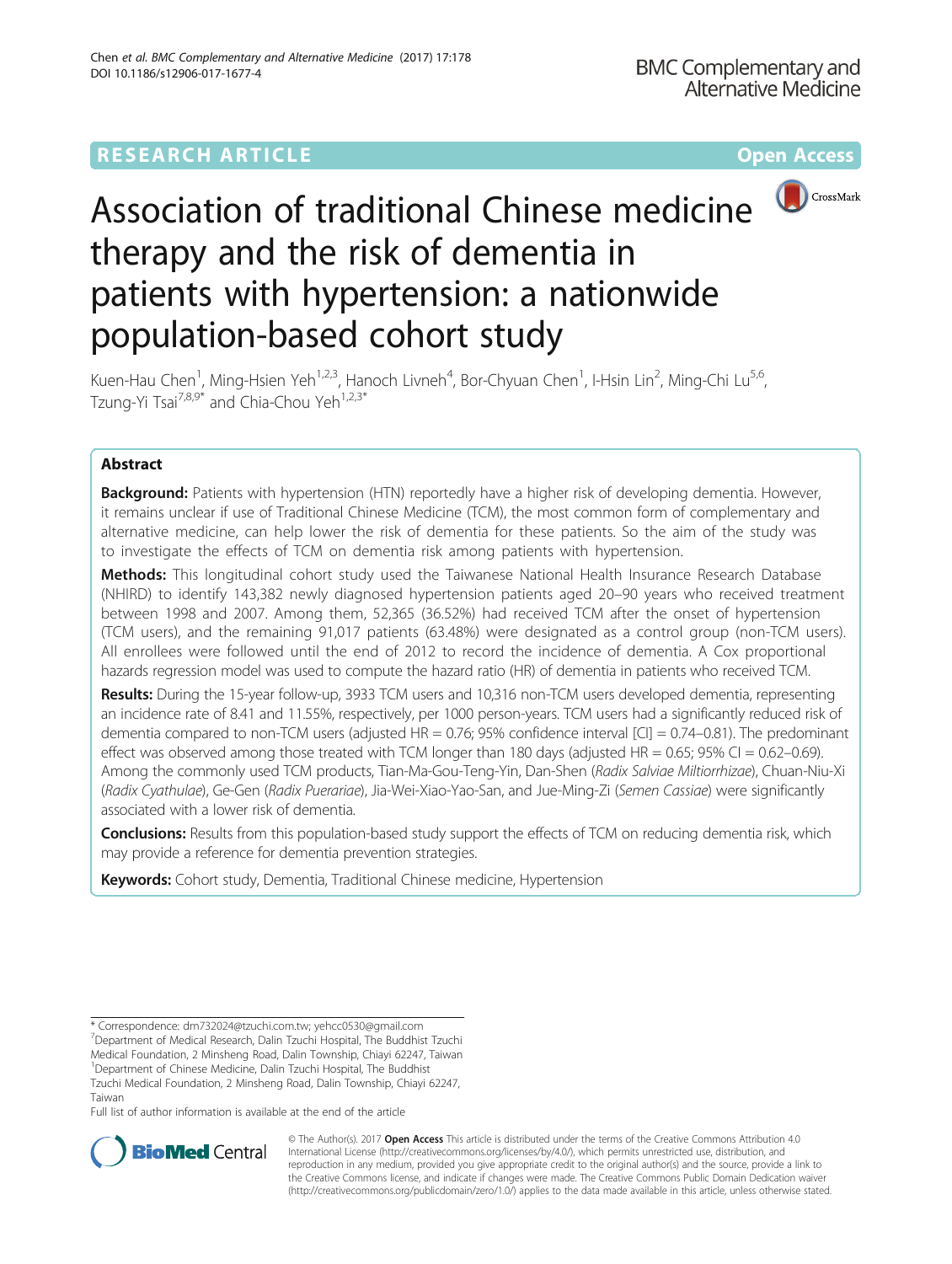### Background

Dementia is characterized by impairment of cognition involving learning, memory, language, executive function, complex attention, perceptual-motor skills, and social cognition [\[1](#page-8-0)]. In 2015, 46.8 million people worldwide had dementia, and 9.9 million new cases are reported every year [\[2\]](#page-8-0). The occurrence and irreversibility of this illness pose a heavy burden on society and families. The estimated global costs of dementia care have increased from \$604 billion in 2010 to \$818 billion in 2015 (in US dollars), representing an increase of 35.4% [[2\]](#page-8-0). Although acetylcholinesterase inhibitors and N-methyl-D-aspartate (NMDA) receptor antagonists have been effective for enabling patients to maintain global function, there is currently no treatment to halt or reverse the degenerative progression of dementia [\[3\]](#page-8-0).

Nowadays, Traditional Chinese Medicine (TCM) has become increasingly popular as an alternative treatment for several critical illnesses, such as diabetes mellitus [\[4](#page-8-0)], atopic dermatitis [[5\]](#page-8-0), cancer [[6\]](#page-8-0), fractures [\[7\]](#page-8-0), or vertigo [[8\]](#page-8-0). Although previous research has indicated that several TCM herbs have shown potential benefits for dementia intervention [[9](#page-8-0)], the evidence of long-term effects of TCM on dementia risk is still limited.

Hypertension (HTN), a common chronic disorder, is a critical challenge in global public health. It is noteworthy that HTN has been consistently associated with an increased risk of dementia in most cross-sectional and longitudinal cohort studies, and appears to be more relevant when it presents in middle age rather than later in life [\[10](#page-8-0)–[12](#page-8-0)]. Results of previous studies have demonstrated that TCM can lower blood pressure and modify vascular risk factors in patients with HTN [\[13](#page-8-0), [14](#page-8-0)], which may be related to dementia [\[15](#page-8-0), [16\]](#page-8-0). However, to our knowledge, there is a paucity of information on the benefit of TCM for dementia risk, in particular for subjects with HTN. To address this concern, we studied claims data from the Taiwanese National Health Insurance Research Database (NHIRD) to determine the effect of TCM services on subsequent risk of dementia among HTN individuals. The results of this study may serve as a reference for further pharmacological studies and clinical trials.

#### Methods

#### Data source

This retrospective cohort study used Taiwan's Longitudinal Health Insurance Database (LHID), which is maintained by the National Health Insurance Administration and available to Taiwanese researchers. In 1995, Taiwan launched a single-payer national health insurance program designed to remove financial barriers to medical care for all legal residents. As of 2010, over 99% of Taiwan's population have been enrolled in this program [[17\]](#page-8-0). The LHID, a sub-dataset of the NHI program, is made up of data from 1 million randomly sampled Taiwanese citizens alive in 2000. We collected all medical records available for these individuals from 1997 to 2012. Because a multistage stratified systematic sampling method was used, no statistically significant differences in sex or age existed between the 1 million insured individuals and the general population [[17\]](#page-8-0). This database contains all NHI enrollment files, claims data, and the registry for prescription drugs, which thus provides comprehensive pharmacological utilization information for subjects covered by the insurance program. To date, more than 300 published papers have utilized this deidentified secondary data.

This study was conducted in accordance with the Helsinki Declaration, and it was also evaluated and approved by the local Institutional Review Board and Ethics Committee of Buddhist Dalin Tzu Chi Hospital, Taiwan (No. B10004021–1). Since the LHID files contain only de-identified secondary data, the review board waived the requirement for obtaining informed consent from the patients.

#### Study population

The participant selection method is shown in Fig. 1. All diagnoses in this insurance claims data were coded with

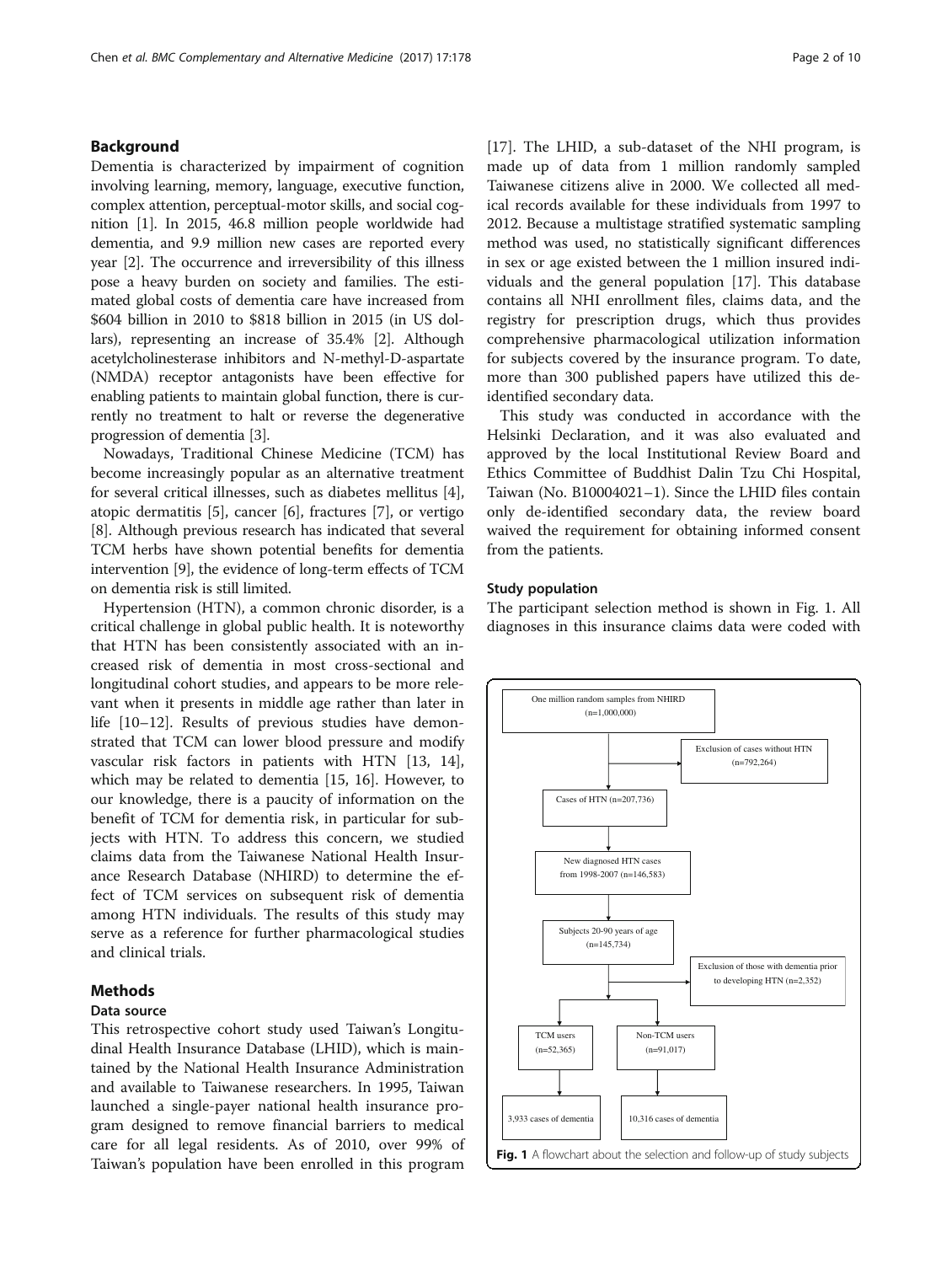the International Classification of Disease, 9th Revision, Clinical Modification (ICD-9-CM). With it, we identified patients 20 to 90 years of age with newly diagnosed HTN within the 1998–2007 time period (ICD-9-CM codes: 401–405) as the study cohort. To reduce concern about disease misclassification, we selected only those cases where at least three diagnoses were made during outpatient visits or cases where patients were admitted to a hospital with a primary diagnosis of HTN within the observational period ( $n = 145,734$ ). Patients with HTN who were followed for less than 3 months or who had a prior diagnosis of dementia before the first-time HTN diagnosis were excluded ( $n = 2352$ ). Patients with dementia were identified if they had at least two treatment claims for dementia during outpatient visits or if they had been hospitalized with dementia for ICD-9-CM codes 290, 294, or 331. A final group of 143,382 subjects with HTN were included in the data analysis.

In Taiwan, only certified Chinese medicine physicians are entitled to provide TCM services. We used the frequency of visits for TCM to verify the TCM exposure of each study subject. HTN subjects who received TCM for more than 30 days were considered TCM users, whereas those treated for 30 days or less were considered non-TCM users [[8\]](#page-8-0). The index date of the follow-up period for HTN subjects who were classified as non-TCM users was assigned to the date of the first HTN diagnosis, whereas the index date of follow-up period for HTN cases with TCM usage was assigned to the first date of the initiation of TCM services. The end date of the follow-up period for both groups was assigned as the date of the earliest of one of the following: a diagnosis of dementia, the date of withdrawal from the insurance program, or the date of December 31, 2012.

#### Demographic characteristics and comorbidity

Demographic characteristics considered in this study included age, gender, income for estimating insurance payment, the availability of TCM resources, and urbanization level of the subject's residential area. The subjects' monthly incomes were stratified into 3 levels: ≤ New Taiwan Dollar (NTD) 17,880, NTD 17,881–NTD 43,900, and  $\geq$  NTD 43,901. Urbanization levels were divided into 3 strata: urban (levels 1–2), suburban (levels 3–4), and rural (levels 5–7) areas. Level 1 refers to the "most urbanized" and level 7 refers to the "least urbanized" communities [[18](#page-8-0)]. The comorbid medical conditions, for each individual, were evaluated by using the Charlson-Deyo comorbidity index (CCI) [[19\]](#page-8-0). This index is a widely used method of categorizing [comorbidities](http://mchp-appserv.cpe.umanitoba.ca/viewDefinition.php?definitionID=102446) of patients based on the ICD-9 diagnosis codes found in administrative data. In this study, only diagnoses given ahead of and in concurrence with the diagnosis of HTN were regarded as underlying comorbidities.

#### Statistical analysis

We used the chi-square test and Student's  $t$ -test to examine the differences in demographic characteristics and comorbidities between subjects who received and those who did not receive TCM services. Thereafter, the Cox proportional hazards regression analysis was applied to compute the hazard ratio (HR) with 95% confidence intervals (CI) of dementia risk in association with TCM use. To test the robustness of the relationship between TCM use and dementia risk, we divided the TCM users into two subgroups: one group used TCM for 30 to 180 days, and the other group used TCM for more than 180 days. Furthermore, a stratified analysis by age and gender using Cox proportional hazards regression was also conducted to assess the relative risk of dementia among the subjects who received and did not receive TCM services. The proportional-hazards assumption was verified using plots of log (−log (survival function) vs log (time) and Schoenfeld residuals vs time. All analyses were conducted using SAS version 9.3 (SAS Institute Inc., Cary, NC, USA), at a  $P < 0.05$  statistically significant level.

#### Results

We identified 143,382 patients with HTN during the period from 1998 to 2007. Of these, 52,365 subjects received TCM services and 91,017 subjects were classified as non-TCM users. Table [1](#page-3-0) shows the basic characteristics of the two groups. Compared to the non-TCM users, HTN patients receiving TCM services were more likely to be female and younger, to have lower monthly incomes and tobacco use, to have higher CCI scores, and to reside in an urban area (all  $P < 0.01$ ).

Among the 143,382 HTN subjects, 14,249 first episodes of dementia occurred; 10,316 were reported among the non-TCM users and 3933 among the TCM users during the follow-up of 892,960.27 and 467,500.55 person-years (PYs), respectively. The incidence rate of dementia was lower among TCM users than among non-TCM users (8.41 vs 11.55, respectively, per 1000 PYs), with an adjusted HR of 0.76 (95% CI =  $0.74-0.81$ ) (Table [2](#page-3-0)). Of note, using TCM services for more than 180 days was associated with a 35% decreased risk of dementia among HTN patients  $(95\% \text{ CI} = 0.62{\text -}0.69)$ .

As for the sex-specific risk of dementia, we discovered that both female and male HTN patients receiving TCM services had a significantly decreased risk of dementia, with an adjusted HR of 0.71 (95% CI =  $0.68 - 0.74$ ) and 0.84 (95% CI = 0.81–0.91), respectively (Table [3](#page-4-0)). Additionally, because a significant interaction of age and sex in relation to TCM use occurred, we further performed a stratified analysis by age and sex to determine the effect of TCM on dementia risk. In general, use of TCM was associated with a lower risk of dementia, irrespective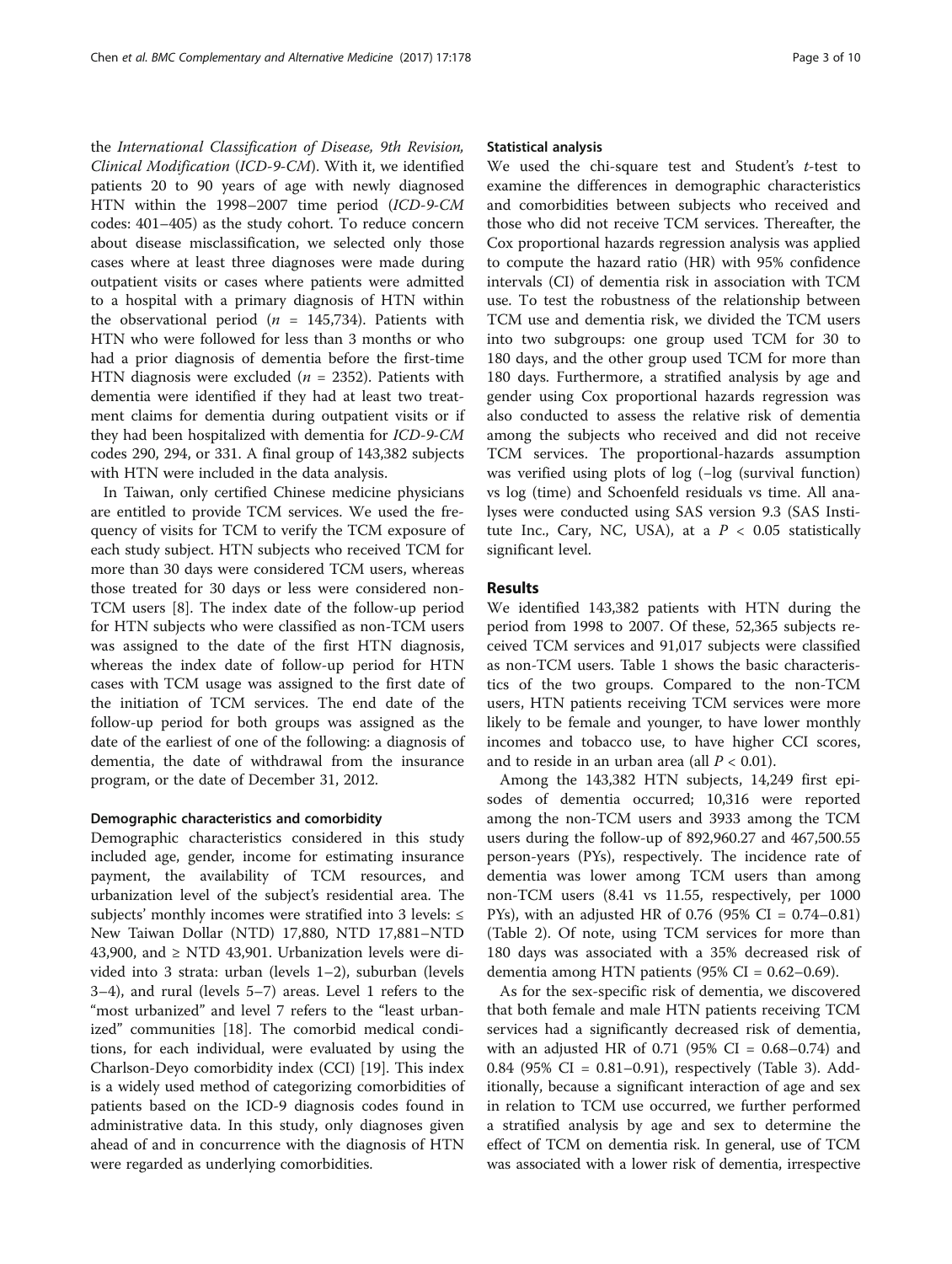TCM Traditional Chinese Medicine, SD, standard deviation; CCI Charlson-Deyo comorbidity index

of sex. The multivariable stratified analysis verified significant associations of dementia risk with TCM use among male subjects with HTN aged ≤50 years (adjusted  $HR = 0.72$ ; 95% CI = 0.57–0.89); for female subjects, the more beneficial effect of TCM on the risk of dementia was noted for those older than 50 years (adjusted  $HR = 0.70$ ; 95% CI = 0.67–0.75) (Table [3](#page-4-0)).

The most commonly prescribed TCMs for patients with HTN are summarized in Table [4](#page-5-0). Of the 15 most common TCMs, 6 were herbal formulas and 9 were single herbs. Tian-Ma-Gou-Teng-Yin (TMGTY) was the most used herbal formula, followed by Dan-Shen and Gou-Teng-San. Of these TCMs, Tian-Ma-Gou-Teng-Yin, Dan-Shen, Chuan-Niu-Xi, Ge-Gen, Jia-Wei-Xiao-Yao-San, and Jue-Ming-Zi were found to be significantly related to a lower risk of dementia (Table [5](#page-7-0)).

#### **Discussion**

To our knowledge, this is the first population-based cohort study to address the influence of TCM on the risk of dementia among patients with HTN. The study results provide more robust findings about the effects of TCM in this patient population, and may allow clinicians to choose the most appropriate treatment for HTN individuals.

Results of this 15-year follow-up study showed that subjects with HTN who received TCM services exhibited a 24% reduced risk of dementia as compared to those who did not receive TCM services. In addition, the use of TCM services for more than 180 days was associated with a 35% decreased risk of developing dementia. Furthermore, the stratified analysis supported that the TCM intervention significantly reduced the risk of dementia in females more than for males, with adjusted HR of 0.71 and 0.84, respectively. One contributing factor might be that Taiwanese females often exhibit better adherence behaviors than males [[20](#page-8-0)], thus preventing their disease from worsening.

The findings of this study also showed that TCM services may result in fewer effects on females younger than 50 years of age compared to males of similar age. We speculate that younger women may benefit from higher estrogen levels, which could decrease serum low-density lipoprotein-cholesterol (LDL-C) levels and curb coronary thrombosis and atherosclerosis by regulating vascular smooth muscle and endothelial cells [[21](#page-8-0)]. This biochemical benefit may lessen the corresponding effect of TCM services. Taken together, these results clearly demonstrate that earlier and longer use of TCM among HTN patients is associated with reduction of dementia risk.

The two principal types of dementia, Alzheimer's disease (AD) and vascular dementia (VaD), account for about 70 and 15% of cases of dementia, respectively [\[22](#page-8-0)]. Reducing the amount of beta-amyloid protein (Aβ) and tau protein in the brain and modulating Aβ toxicity, including inflammatory response, oxidative stress, and

Table 2 Risk of dementia for HTN subjects with and without TCM

| Patient group                  | Event  | <b>PYs</b> | Incidence | Crude HR (95% CI)   | Adjusted HR <sup>a</sup> (95% CI) |
|--------------------------------|--------|------------|-----------|---------------------|-----------------------------------|
| Non-TCM users                  | 10.316 | 892.960.27 | 11.55     |                     |                                   |
| <b>TCM</b> users               | 3933   | 467.500.55 | 8.41      | $0.73(0.71 - 0.76)$ | $0.76(0.74 - 0.81)$               |
| TCM use within<br>30-180 days  | 2706   | 289.829.43 | 9.34      | $0.82(0.78 - 0.85)$ | $0.86(0.82 - 0.90)$               |
| TCM use for more than 180 days | 1277   | 177.671.13 | 6.91      | $0.60(0.57 - 0.64)$ | $0.65(0.62 - 0.69)$               |

TCM Traditional Chinese Medicine, PYs per 1000 person-years, HR hazard ratio, CI confidence interval

aModel adjusted for age, gender, urbanization level, monthly income, and CCI scores

<span id="page-3-0"></span>Table 1 Demographic data and selected comorbidities of the

Variables Non-TCM users TCM users P-value

study subjects

|                  | $n = 91,017(%)$ | $n = 52,365$ (%) |         |
|------------------|-----------------|------------------|---------|
| Age (yr)         |                 |                  | < 0.001 |
| $\leq 50$        | 22,971 (25.2)   | 16,461(31.4)     |         |
| >50              | 68,046 (74.8)   | 35,904 (68.6)    |         |
| Mean (SD)        | 59.74 (13.6)    | 57.19 (12.4)     | < 0.001 |
| Gender           |                 |                  | < 0.001 |
| Female           | 40,794 (44.8)   | 29,597(56.5)     |         |
| Male             | 50,223(55.2)    | 22,768 (43.5)    |         |
| Monthly income   |                 |                  | < 0.001 |
| Low              | 39,976(43.9)    | 21,506 (41.1)    |         |
| Median           | 46,352 (50.9)   | 28,123 (53.7)    |         |
| High             | 4689 (5.2)      | 2736 (5.2)       |         |
| Residential area |                 |                  | < 0.001 |
| Urban            | 49,720(54.6)    | 29,629 (56.6)    |         |
| Suburban         | 14,209(15.6)    | 8426 (16.1)      |         |
| Rural            | 27,088(29.8)    | 14,310 (27.3)    |         |
| Tobacco use      |                 |                  | 0.002   |
| Yes              | 352 (0.4)       | 150(0.3)         |         |
| No               | 90,665 (99.6)   | 52,215 (99.7)    |         |
| CCI              |                 |                  | < 0.001 |
| Mean (SD)        | 3.50 (4.42)     | 4.23 (7.03)      |         |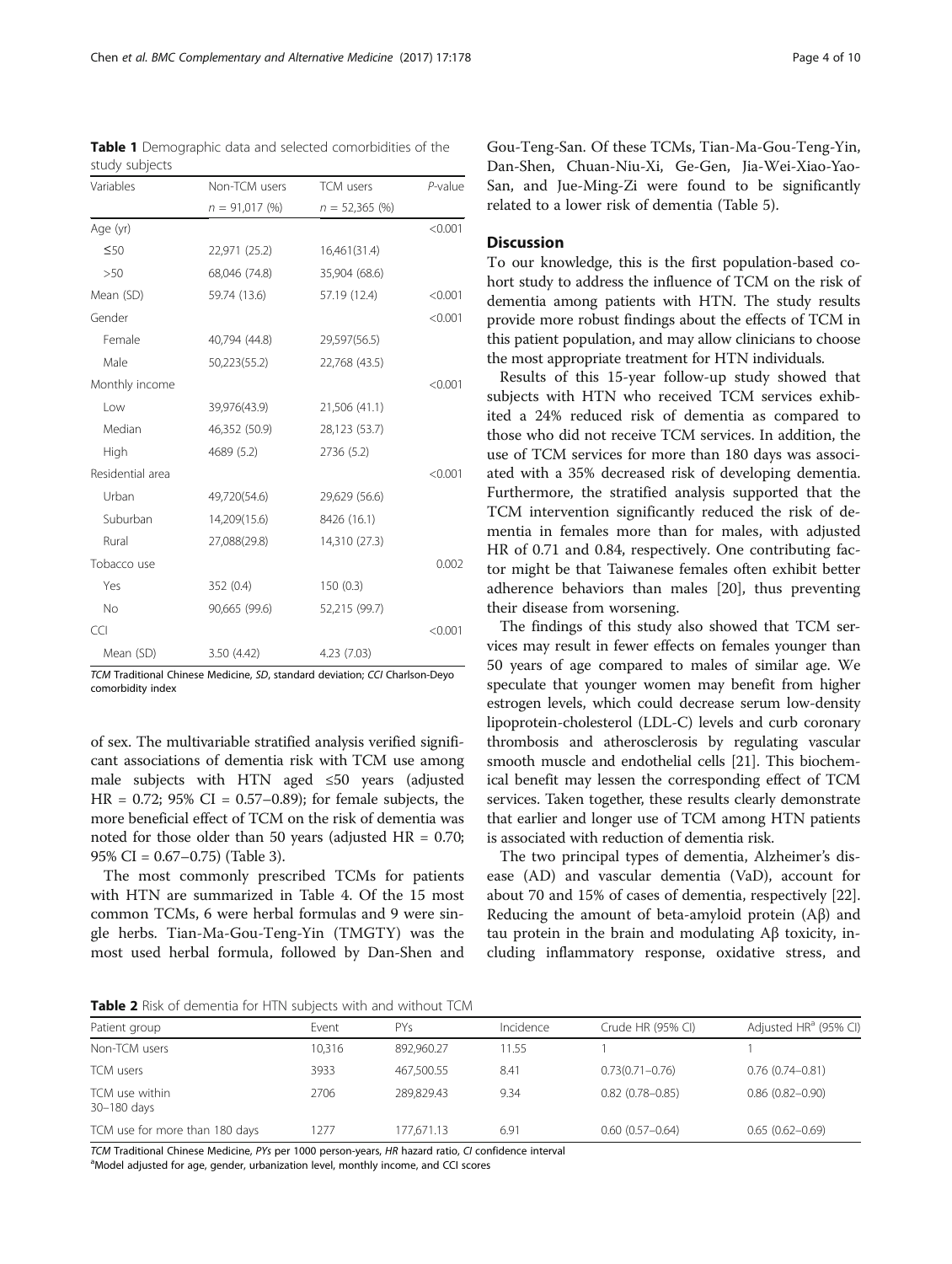<span id="page-4-0"></span>Table 3 Incidence and dementia risk for HTN patients with and without TCM in the stratification of sex and age

| Variables    |      | Non-TCM users |           |      | <b>TCM</b> users |           |                         | Adjusted HR                          |
|--------------|------|---------------|-----------|------|------------------|-----------|-------------------------|--------------------------------------|
| Case         |      | PYs           | Incidence | Case | <b>PYs</b>       | Incidence | (95% CI)                | (95% CI)                             |
| Female       |      |               |           |      |                  |           |                         |                                      |
| $\leq 50$ yr | 148  | 81,138.18     | 1.82      | 111  | 79,715.46        | 1.39      | 0.77<br>$(0.60 - 0.98)$ | 0.76 <sup>a</sup><br>$(0.59 - 0.97)$ |
| $> 50$ yr    | 4949 | 320,644.53    | 15.43     | 2104 | 188,214.45       | 11.18     | 0.73<br>$(0.70 - 0.77)$ | 0.70 <sup>a</sup><br>$(0.67 - 0.75)$ |
| All          | 5097 | 401,782.71    | 12.69     | 2215 | 267,926.61       | 8.27      | 0.66<br>$(0.63 - 0.69)$ | 0.71 <sup>b</sup><br>$(0.68 - 0.74)$ |
| Male         |      |               |           |      |                  |           |                         |                                      |
| $\leq 50$ yr | 307  | 139,732.62    | 2.20      | 107  | 65,359.01        | 1.64      | 0.75<br>$(0.59 - 0.93)$ | 0.72 <sup>a</sup><br>$(0.57 - 0.89)$ |
| $> 50$ yr    | 4912 | 351,444.93    | 13.98     | 1611 | 134,211.63       | 12.00     | 0.85<br>$(0.81 - 0.91)$ | 0.87 <sup>a</sup><br>$(0.83 - 0.92)$ |
| All          | 5219 | 491,177.56    | 10.63     | 1718 | 199,570.64       | 8.61      | 0.81<br>$(0.77 - 0.86)$ | 0.84 <sup>b</sup><br>$(0.81 - 0.91)$ |

TCM Traditional Chinese Medicine, PYs person-years, HR hazard ratio, CI confidence interval

<sup>a</sup>Model adjusted for urbanization level, monthly income, and CCI scores

<sup>b</sup>Model adjusted for age, urbanization level, monthly income, and CCI scores

neuronal apoptosis, have been considered the most promising therapeutic strategies available for controlling the progression of dementia [[23](#page-9-0), [24](#page-9-0)].

In our study, six TCMs were found to be significantly related to a lower risk of dementia, and these have been reported to exert most of the neuroprotective activities mentioned above. Additionally, most of these TCMs have shown medicinal benefits in reducing vascular risk factors of AD and VaD, and thus they may also help reduce the risk of dementia [[15, 16\]](#page-8-0). The possible pharmacological mechanisms of the most common TCMs for the treatment of patients with HTN are summarized in Tables [4](#page-5-0) and [5](#page-7-0).

We discovered that the most commonly prescribed herbal formula, Tian-Ma-Gou-Teng-Yin (TMGTY), was used in TCM for relieving symptoms related to high blood pressure, such as headaches and dizziness. Results of previous studies have shown that TMGTY has significant effects on a variety of HTN-caused cardiovascular diseases [\[14](#page-8-0)]. Recent scientific evidence has also demonstrated that TMGTY provides neuroprotective effects for patients with Parkinson's disease [[25](#page-9-0)]. TMGTY has also been found to inhibit the NMDA receptor. This leads to a reduction in necrosis and apoptosis in neuronal cells through a variety of pharmacological effects, including anti-inflammatory, antioxidative, and antiapoptotic activities [\[26](#page-9-0)]. Moreover, the components of TMGTY could decrease the activity of acetylcholinesterase and show potent anti-aggregation effects on Aβ proteins [\[27, 28\]](#page-9-0).

Dan-Shen (Radix Salviae Miltiorrhizae) and Ge-Gen (Radix Puerariae) are two herbs frequently used for the treatment of angina and other cardiac symptoms in TCM. Recent studies have demonstrated their cardioprotective and anti-atherosclerosis effects. Results of pharmacological studies suggest that these herbs can control high blood pressure, lower serum lipids, and improve microcirculation [[29](#page-9-0)]. Dan-Shen demonstrated neuroprotective effects [\[29\]](#page-9-0), including inhibition of Aβ aggregation, oligomerization, and fibril formation through upregulation of activity of alpha-secretases [\[30\]](#page-9-0). Dan-Shen also acts as an acetylcholinesterase inhibitor [\[31\]](#page-9-0), and it could improve age-related oxidative stress and inflammatory response [\[32\]](#page-9-0), protect endothelial cells from hydrogen peroxide damage, and inhibit apoptosis [\[33](#page-9-0)]. Ge-Gen was found to show potential medicinal benefits in diabetes and cardiovascular and cerebrovascular diseases [\[34](#page-9-0)], and it could alleviate neurological deficits and improve learning and memory after ischemia/reperfusion-induced cerebral microcirculatory disturbances [[35\]](#page-9-0). Recent studies have also demonstrated that Ge-Gen could inhibit Aβ plaque accumulation [[36\]](#page-9-0), suppress tau protein expression [\[37](#page-9-0)], and antagonize neuronal apoptosis induced by oxidative stress [\[38](#page-9-0)].

Chuan-Niu-Xi (Radix Cyathulae) has demonstrated various beneficial pharmacological activities, including analgesic, immunostimulant, antitumor, anti-inflammatory, and antiaging effects. Its use removes blood stasis, restores menstrual flow, and induces diuresis for treating stranguria. It also has antioxidant qualities [\[39](#page-9-0)].

Jia-Wei-Xiao-Yao-San is widely used to relieve emotional and neuropsychological disorders such as depression, stress [[40](#page-9-0)], and dyskinesia in patients with schizophrenia [\[41](#page-9-0)]. Researchers have also shown that Jia-Wei-Xiao-Yao-San can reduce tremors of antipsychotic-induced parkinsonism [[42](#page-9-0)], relieve migraine headache [\[43\]](#page-9-0), and improve the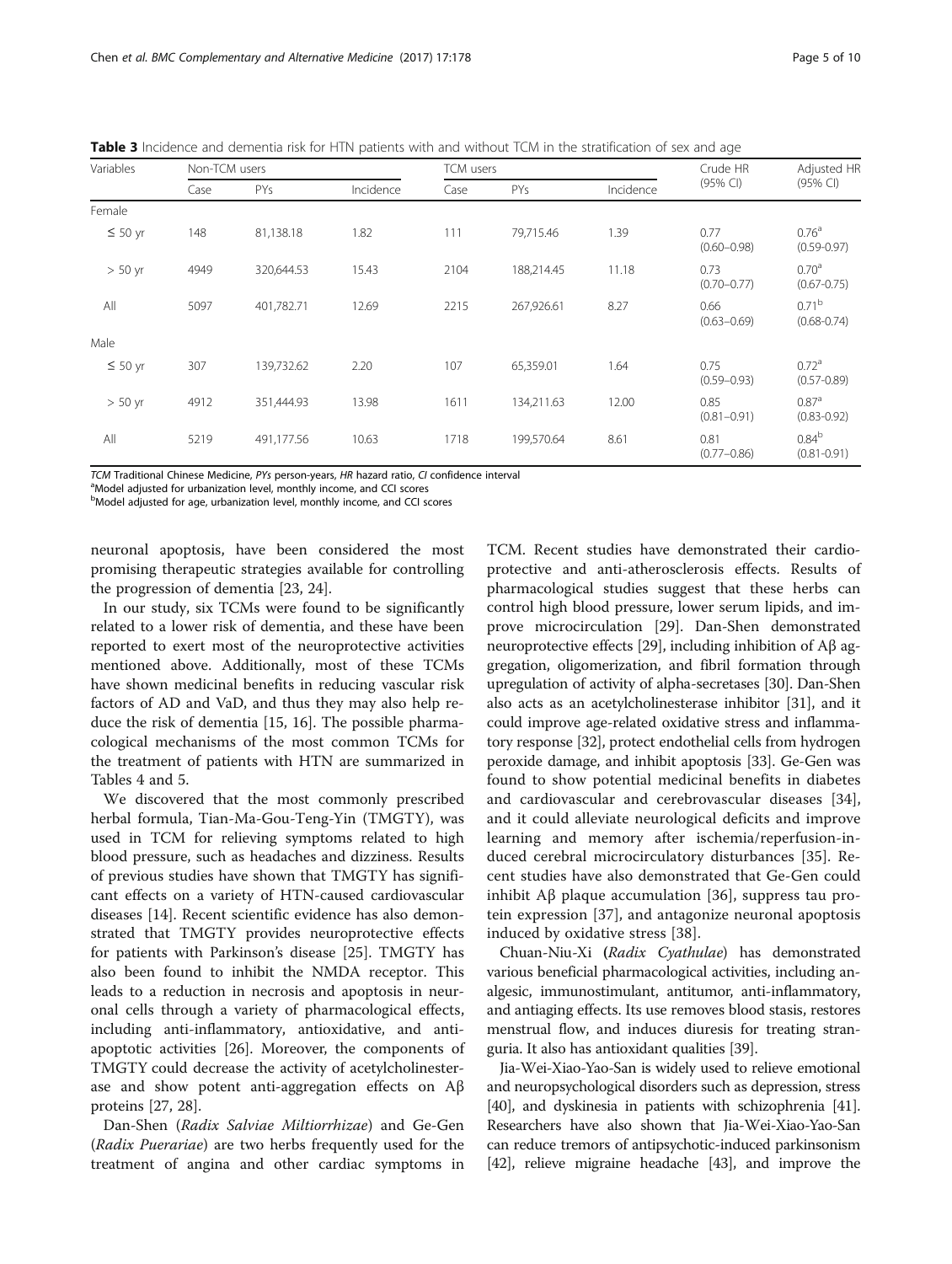| İ<br>ζ<br>I<br>١                              |
|-----------------------------------------------|
| $\sim$<br>S<br>j<br>ì                         |
| ì<br>J<br>5                                   |
|                                               |
| )<br>-<br>$\mathfrak{h}$<br>J<br>J<br>į<br>Ĭ. |
| )<br>$\frac{1}{2}$<br>.<br>;<br>;             |
| うり<br>ĺ<br>j                                  |
| ここりょうこう こうりょうろう                               |
| I                                             |
| S<br>$\frac{1}{2}$<br>ŀ                       |
| 4<br>į<br>ŕ                                   |

<span id="page-5-0"></span>

| TCM name                 | Ingredients or generic name                                                                                                                                                                                                                                                                                           | Functions in TCM                                                                                                                                                       | $N = 503,567(96)$<br>Frequency of<br>prescriptions | Average daily<br>does (g) | Average duration of<br>prescription (day) |
|--------------------------|-----------------------------------------------------------------------------------------------------------------------------------------------------------------------------------------------------------------------------------------------------------------------------------------------------------------------|------------------------------------------------------------------------------------------------------------------------------------------------------------------------|----------------------------------------------------|---------------------------|-------------------------------------------|
| Tian-Ma-Gou-<br>Teng-Yin | Uncis; Concha Haliotidis;<br>Cyathulae; Cortex Eucommiae Ulmoidis; Herba Leonuri; Herba Taxilli;<br>Fructus Gardeniae Jasminoidis; Radix Scutellariae Baicalensis; Radix<br>Caulis Polygoni Multiflori; Sclerotium Poriae Cocos<br>Rhizoma Gastrodiae; Ramulus Uncariae Cum                                           | Calms the Liver, Extinguishes Wind, Clears Heat,<br>nvigorates the Blood, Tonifies the Liver and<br>Kidneys                                                            | 24,823(4.9)                                        | 72                        | 11.0                                      |
| Dan-Shen                 | Radix Salviae Miltiorrhizae                                                                                                                                                                                                                                                                                           | Activates the Blood and dispels Blood Stasis,<br>Nourishes the Blood and calms the Spirit<br>Cools the Blood and reduces abscesses,                                    | 13,197(2.6)                                        | 3.0                       | 11.7                                      |
| Gou-Teng-San             | Sclerotium Poriae Cocos; Sclerotium Poriae Curcum; Radicem Pini;<br>Flos Chrysanthemi; Gypsum Fibrosum; Rhizoma Zingiberis Recens;<br>Rhizoma Pinelliae Preparatum; Radix Saposhnikoviae<br>Ramulus Uncariae Cum Uncis; Radix Ginseng;<br>Pericarpium Citri Reticulatae;<br>Radix Ophiopogonis;<br>Radix Glycyrrhizae | Phlegm, Strengthens the Spleen, Enriches fluids<br>Liver Yang, Extinguishes Liver Wind, Transforms<br>Clears Heat from the Liver channel, Descends                     | 10,043(2.0)                                        | 74                        | 9.5                                       |
| Gou-Teng                 | Ramulus Uncariae Cum Uncis                                                                                                                                                                                                                                                                                            | Extinquishes Wind and alleviates spasms, Drains<br>Liver Heat and pacifies Liver Yang, Releases the<br>Exterior                                                        | 8957(1.8)                                          | 2.8                       | 11.2                                      |
| Xia-Ku-Cao               | Spica Prunellae                                                                                                                                                                                                                                                                                                       | Clears Liver Fire and brightens the eyes, Clears<br>Hot Phlegm and dissipates nodules                                                                                  | 8153(1.6)                                          | 2.2                       | 11.0                                      |
| Huang-Wan<br>Zhi-Bai-Di- | Radix Rehmanniae Preparata; Fructus Corni Officinalis; Cortex Moutan;<br>Rhizoma Dioscoreae Oppositae; Sclerotium Poriae Cocos; Rhizoma<br>Alismatis Orientalis; Rhizoma Anemarrhenae Asphodeloidis; Cortex<br>Phellodendri Chinensis                                                                                 | Enriches Yin, Nourishes the Essence of the Liver<br>and Kidneys, Reduces Deficiency Fire                                                                               | 6123(1.2)                                          | $\overline{51}$           | 11.9                                      |
| Da-Huang                 | Radix et Rhizoma Rhei                                                                                                                                                                                                                                                                                                 | Purges Heat, Loosens the bowels, Promotes Blood<br>circulation, and removes Blood Stasis                                                                               | 5932(1.2)                                          | $\overline{\Box}$         | 11.4                                      |
| Xue-Fu-Zhu-<br>Yu-Tang   | Chuanxiong; Radix Angelicae Sinensis; Radix Cyathulae; Fructus Aurantii;<br>Chinensis; Radix Rehmanniae Glutinosae; Radix Glycyrrhizae Uralensis<br>Radix Paeoniae Rubra; Radix Platycodi Grandiflori; Radix Bupleuri<br>Rhizoma Ligustici<br>Semen Pruni Persicae; Flos Carthami Tinctorii;                          | Invigorates the Blood, Dispels Blood Stasis, Spreads<br>Liver Qi, Unblocks the channels, Stops pain                                                                    | 5758(1.1)                                          | 6.6                       | 11.5                                      |
| Chuan-Niu-Xi             | Radix Cyathulae                                                                                                                                                                                                                                                                                                       | nvigorates the Blood, Dispels Blood Stagnation,<br>Promotes Urination and Drains Damp, Tonifies<br>Liver and Kidney, Strengthens Tendon                                | 5660(1.1)                                          | 23                        | 12.4                                      |
| Ge-Gen                   | Radix Puerariae                                                                                                                                                                                                                                                                                                       | Dispels pathogenic factors from the superficial<br>production of body Fluid, Invigorates the<br>muscles to relieve fever, Promotes the<br>Spleen Yang to stop diarrhea | 5329(1.0)                                          | $\frac{5}{1}$             | 10.7                                      |
| Huang-Wan<br>$Qi-Ju-Fi$  | Dioscoreae Oppositae; Rhizoma Alismatis Orientalis; Sclerotium Poriae<br>Cocos; Cortex Moutan Radicis; Fructus Lycii Chinensis; Flos Chrysanthemi<br>Radix Rehmanniae Preparata; Fructus Corni Officinalis; Rhizoma<br>Morifolii                                                                                      | Enriches Yin, Nourishes the essence of the Liver<br>and Kidneys, Brightens eyes, improves vision,<br>Enriches Blood                                                    | 4286(0.9)                                          | 5.7                       | 13.8                                      |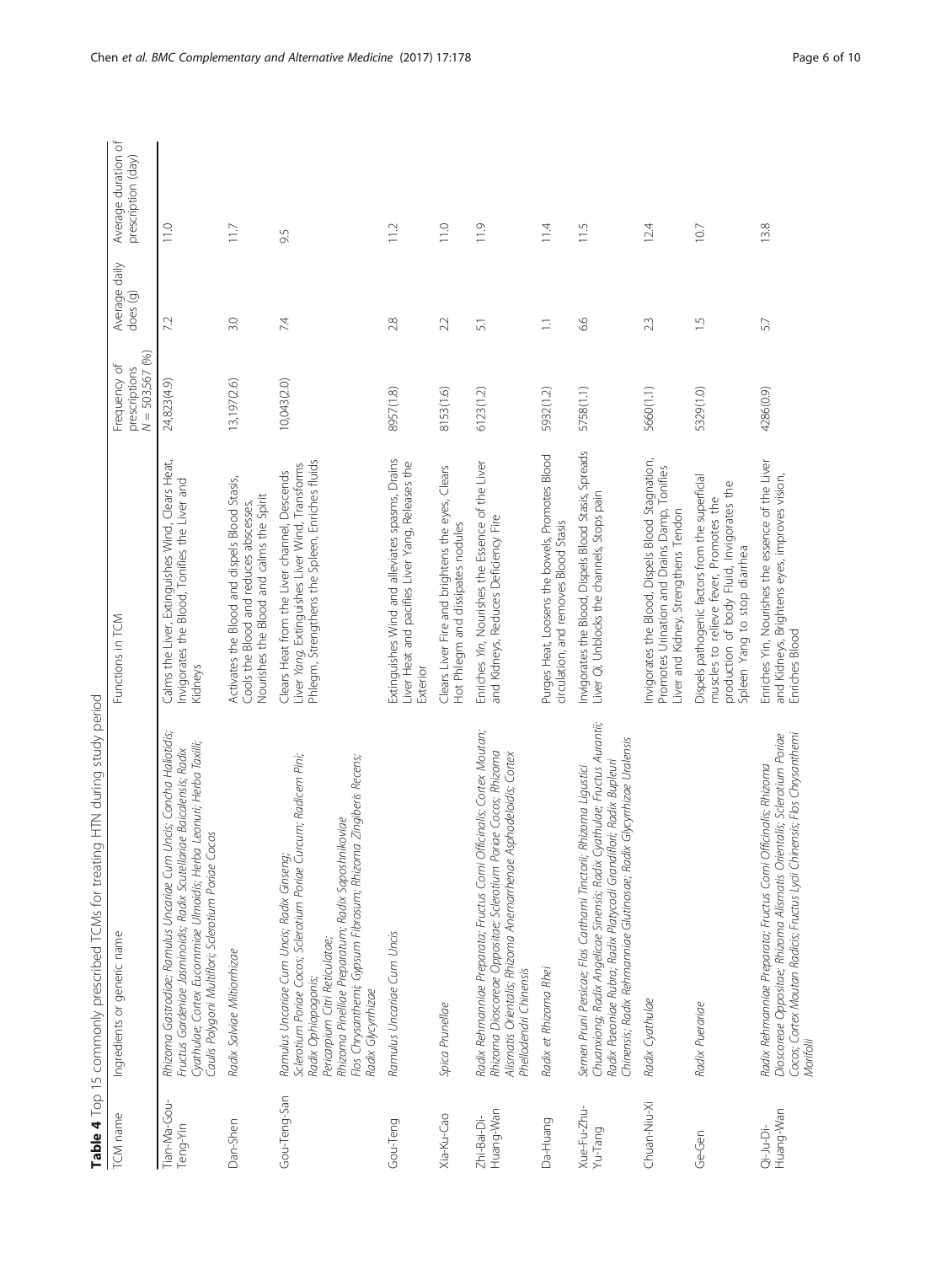| San-Qi                   | Radix Notoginseng                                                                                                                                                                                                                                                                                 | Arrests bleeding, Resolves Blood Stasis, Promotes 4254(0.8)<br>the circulation of Blood                                                                 |           | 10.7           |
|--------------------------|---------------------------------------------------------------------------------------------------------------------------------------------------------------------------------------------------------------------------------------------------------------------------------------------------|---------------------------------------------------------------------------------------------------------------------------------------------------------|-----------|----------------|
| Tian-Ma                  | Rhizoma Gastrodiae                                                                                                                                                                                                                                                                                | Stops Wind to relieve convulsion, Soothes the<br>iver, and suppresses hyperactive Liver Yang                                                            | 4192(0.8) | $\Xi$          |
| Jia-Wei-Xiao-<br>Yao-San | actiflorae; Rhizoma Atractylodis Macrocephalae; Sclerotium Poriae<br>Cocos; Radix Glycyrrhizae Uralensis; Cortex Moutan Radicis; Fructus<br>Radix Bupleuri Chinensis; Radix Angelicae Sinensis; Radix Paeoniae<br>Gardeniae Jasminoidis; Herba Menthae Haplocalycis; Rhizoma<br>Zingiberis Recens | the Spleen, Nourishes the Blood and Yin, Regulates<br>Pacifies the Liver, Spreads Liver Qi, Strengthens<br>menstruation, Sedates the Heart, Clears Heat | 3984(0.8) | $\frac{33}{5}$ |
| Jue-Ming-Zi              | Semen Cassiae                                                                                                                                                                                                                                                                                     | Clears Liver Heat, Improves eyesight, Moistens<br>the Intestines to relieve constipation                                                                | 3949(0.8) | 10.2           |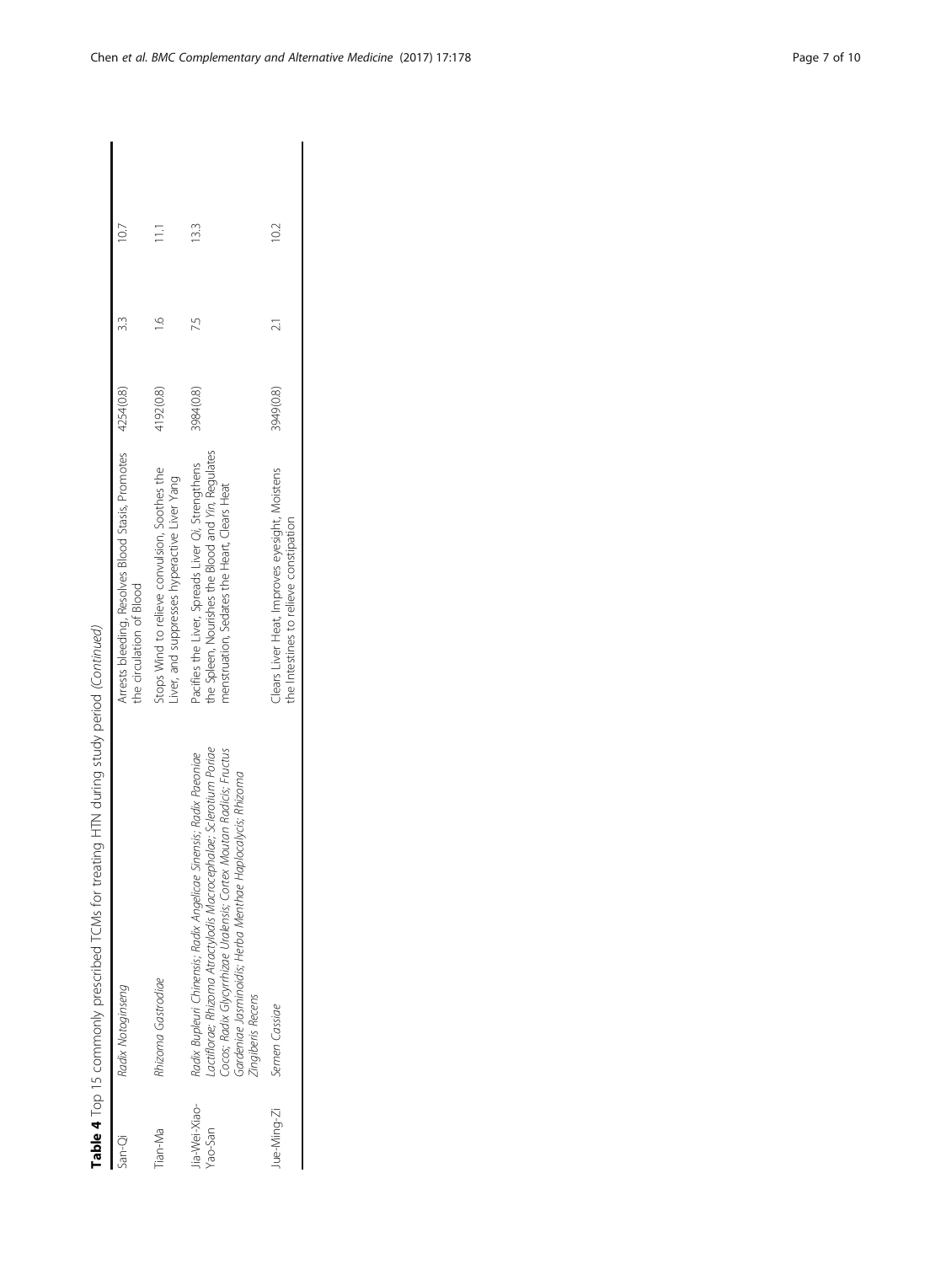HR hazard ratio, CI confidence interval

Potential therapeutic effects of the most promising TCMs:

<sup>a</sup>Reduces β-amyloid protein or its toxicity<br>**bRoduces Tau protein or its abnormal ph**e

**PReduces Tau protein or its abnormal phosphorylation** 

c Inhibits NMDA receptor

<sup>d</sup>Inhibits acetylcholinesterase

<sup>e</sup> Anti-inflammatory

f Antioxidant activity

<sup>g</sup>Anti-apoptosis

hNeuroprotective effects

i Medicinal benefits in vascular risk factors

<sup>j</sup>Model adjusted for age, gender, urbanization level, monthly income, and

CCI scores

kPromising TCMs that were significantly related to the lower risk of dementia

survival rate of type 2 diabetes patients with HTN [[44](#page-9-0)]. Moreover, the components of Jia-Wei-Xiao-Yao-San can inhibit abnormal tau phosphorylation, suppress the release of Aβ peptides, and decrease beta-amyloid-induced neurotoxicity [\[45, 46](#page-9-0)].

Another TCM herb, Jue-Ming-Zi (Semen Cassiae) has shown neuroprotective effects in animal models of ischemic stroke and Parkinson's disease [[47](#page-9-0)]. Results of a recent study also demonstrated that this herb can ameliorate amyloid-β-induced synaptic dysfunction through antiinflammatory and Akt/GSK-3β pathways [\[48](#page-9-0)]. In our study, all of the previously mentioned TCM agents relieved the symptoms of HTN and decreased the risk of developing dementia.

Although our study is the first to recently investigate the effect of use of TCM on the risk of dementia among subjects with HTN, there are some important limitations to consider. First, identification of use of TCM and outcomes were based on three categories in the ICD-9-CM, and inaccurate diagnosis may have occurred. To minimize this error, we only selected subjects with either HTN or

dementia after they were recorded as having at least three outpatient visits reporting consistent diagnoses or one inpatient admission for HTN. It should also be noted that the NHI of Taiwan randomly samples claims from hospitals, interviews patients, and reviews medical charts to verify the accuracy of medical records. Second, we could not account for other confounding factors, such as the use of tobacco and alcohol, physical activity, dietary preferences, social network relationships, coping strategies, or educational level, which were unavailable from the claims data. Further studies controlling for those untested factors are recommended to assess whether the present findings are replicable among other demographically and geographically diverse groups. Third, we were unable to contact the enrolled patients directly about the use of Chinese herbs due to the anonymity of identification numbers in the database. Even so, we were still able to demonstrate the benefit from TCM use. Nearly 95% of dosing frequencies in Chinese herbs are typically only used for one week in clinical practice, so those who continued to receive the same prescriptions for a longer period were therefore likely to have used the prescribed medication [[49](#page-9-0)]. Fourth, the NHI program only pays for TCMs prescribed by Chinese medicine physicians, not over-the-counter TCMs. Therefore, the use of TCM may be underestimated. However, the NHI covers TCM prescriptions (the concentrated herbal powder) manufactured by GMP-certified pharmaceutical companies in Taiwan. Within the NHI program, the copayment for visiting a TCM clinic is only approximately 10 USD, which may greatly enhance the accessibility to TCM services. Fifth, findings from any retrospective cohort study are generally less sound than these from randomized trials because cohort study designs are subject to various biases related to uncontrolled confounding effects. Despite our careful attention to the study design, employing adequate control of confounding factors, unpredictable biases could still remain if they stem from unmeasured or unknown confounders. Notwithstanding these limitations, the strengths of this study must also be acknowledged and these included the immediate availability of data, the comprehensiveness of the database, and the statistical power derived from the samples' large sizes. In addition, this retrospective 15-year cohort study allowed us to examine in detail the association of TCM usage with the subsequent risk of dementia, and the corresponding findings could serve as a reference for future treatments.

#### Conclusions

The results of this population-based, retrospective cohort study show that the use of TCM during treatment of HTN was associated with a 24% lower risk of developing dementia compared to the risk among non-TCM users. TCM users had a significantly reduced risk of

<span id="page-7-0"></span>Table 5 Risk of dementia in relation to the top 15 commonly used TCMs

| used TCMs                               |                        |                                 |
|-----------------------------------------|------------------------|---------------------------------|
| TCM name                                | Crude HR<br>$(95%$ CI) | Adjusted HR<br>$(95%$ CI)       |
| a,c,d,e,f,g,h,i<br>Tian-Ma-Gou-Teng-Yin | $0.77(0.68 - 0.86)$    | $0.82$ (0.76-0.95) <sup>k</sup> |
| Dan-Shen a,d,e,f,g,h,i                  | $0.71(0.61 - 0.83)$    | $0.80~(0.69 - 0.92)^k$          |
| Gou-Teng-San                            | $0.78(0.65 - 0.92)$    | $0.90(0.74 - 1.07)$             |
| Gou-Teng                                | $0.75(0.61 - 0.90)$    | $0.89(0.75 - 1.08)$             |
| Xia-Ku-Cao                              | $0.70(0.56 - 0.86)$    | $0.79(0.60 - 1.02)$             |
| Zhi-Bai-Di-Huang-Wan                    | $0.88(0.68 - 1.10)$    | $0.97(0.76 - 1.23)$             |
| Da-Huang                                | $0.89(0.67 - 1.15)$    | $0.92(0.70 - 1.20)$             |
| Xue-Fu-Zhu-Yu-Tang                      | $0.82$ (0.67-0.99)     | $0.91(0.75 - 1.21)$             |
| Chuan-Niu-Xi e,f,i                      | $0.73(0.58 - 0.92)$    | $0.79(0.62 - 0.98)^k$           |
| Ge-Gen a,b,f,g,h,i                      | $0.62$ $(0.43 - 0.79)$ | $0.65$ (0.52-0.83) <sup>k</sup> |

Qi-Ju-Di-Huang-Wan 0.87 (0.68–1.12) 0.85 (0.66–1.09) San-Qi 0.85 (0.66–1.10) 0.89 (0.69–1.19) Tian-Ma 0.98 (0.79–1.22) 0.96 (0.77–1.19) Jia-Wei-Xiao-Yao-San a,b,i 0.70 (0.54–0.91) 0.79 (0.64–0.98)k Jue-Ming-Zi a,e,h,i 0.57 (0.41–0.80) 0.68  $(0.49-0.96)^k$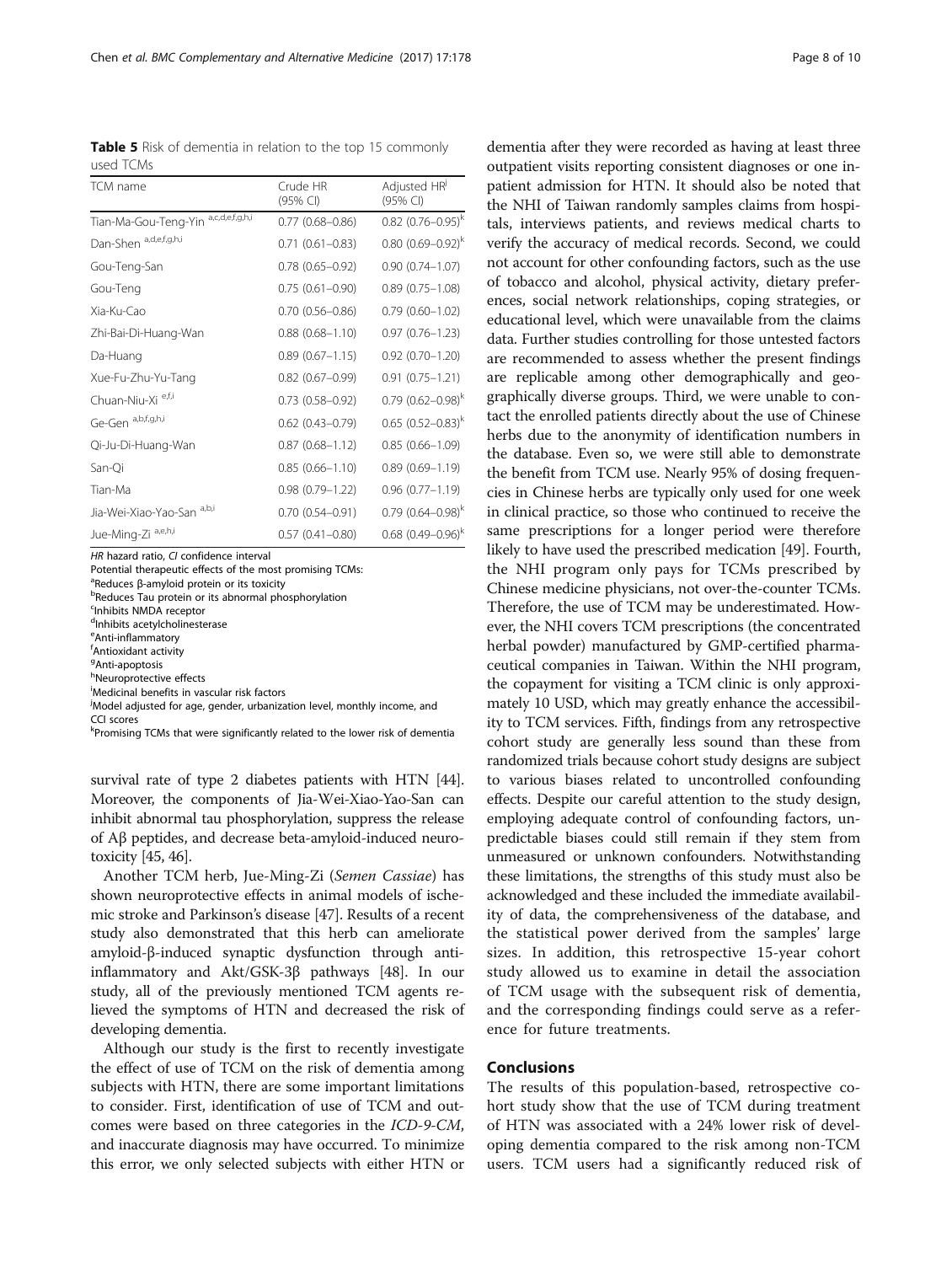<span id="page-8-0"></span>dementia compared to non-TCM users (adjusted  $HR = 0.76$ ; 95% CI = 0.74–0.81). The predominant effect was observed among those treated with TCM longer than 180 days (adjusted HR = 0.65; 95% CI = 0.62–0.69). These findings could serve as a reference for healthcare providers, in helping to establish more effective therapeutic interventions to improve the prognosis of patients with HTN and prevent subsequent dementia.

#### Abbreviations

Aβ: beta-amyloidADAlzheimer's diseaseCCICharlson-Deyo comorbidity indexCIConfidence intervalGMPGood Manufacturing PracticeHRHazard ratioHTNHypertensionLHIDLongitudinal Health Insurance DatabaseNHINational Health InsuranceNHIRDNational Health Insurance Research DatabaseNMDANmethyl-D-aspartateNTDNew Taiwan DollarPYsPer 1000 person-yearsSDStandard deviationTCMTraditional Chinese MedicineTMGTYTian-Ma-Gou-Teng-YinUSDUnited States DollarVaDVascular dementia

#### Acknowledgements

The study is based in part on data from the National Health Insurance Research Database provided by the Bureau of National Health Insurance, Department of Health and managed by the National Health Research Institutes, in Taiwan. The interpretation and conclusions contained herein do not represent those of the Bureau of National Health Insurance, Department of Health or National Health Research Institutes. This research was supported by Dalin Tzuchi Hospital (Grants DTCRD103 (2)-E-05). KH Chen and MH Yeh contributed equally to this work. Both TY Tsai and CC Yeh were corresponding authors.

#### Funding

This study was supported by a research grant provided by Dalin Tzuchi Hospital (Grant No: DTCRD 103(2)-E-05). The funding agent plays no role in study design, data collection, and data analyses.

#### Authors' contributions

KH Chen and MH Yeh were involved in the study design and drafted the manuscript. MC Lu contributed to data analysis and revised the manuscript. H Livneh and BC Chen contributed to the interpretation of data and provided comments on the final draft of the manuscript. IH Lin and MC Lu provided administrative support and comments on the manuscript drafts. TY Tsai and CC Yeh were responsible for the study conception, design, data analysis, and drafting of the manuscript. All authors read and approved the final manuscript.

#### Availability of data and materials

The dataset is available from Taiwan's National Health Research Institutes ([http://nhird.nhri.org.tw\)](http://nhird.nhri.org.tw/).

#### Competing interests

The authors declare that they have no competing interests.

#### Consent for publication

All authors have read and agreed to all the contents for publication.

#### Ethics approval and consent to participate

This study was conducted in accordance with the Helsinki Declaration, and it was also evaluated and approved by the local Institutional Review Board and Ethics Committee of Buddhist Dalin Tzu Chi Hospital, Taiwan (No. B10004021–1).

#### Author details

<sup>1</sup>Department of Chinese Medicine, Dalin Tzuchi Hospital, The Buddhist Tzuchi Medical Foundation, 2 Minsheng Road, Dalin Township, Chiayi 62247, Taiwan. <sup>2</sup>School of Post-Baccalaureate Chinese Medicine, Tzu Chi University, 701 Jhongyang Road Section 3, Hualien 97004, Taiwan. <sup>3</sup>School of Chinese Medicine, China Medical University, Taichung 40402, Taiwan. <sup>4</sup>Rehabilitation Counseling Program, Portland State University, Portland, OR 97207-0751, USA. <sup>5</sup> Division of Allergy, Immunology and Rheumatology, Dalin Tzuchi Hospital, The Buddhist Tzuchi Medical Foundation, 2 Minsheng Road, Dalin Township, Chiayi 62247, Taiwan. <sup>6</sup>School of Medicine, Tzu Chi University, 701 Jhongyang Road Section 3, Hualien 97004, Taiwan. <sup>7</sup>Department of Medical Research, Dalin Tzuchi Hospital, The Buddhist Tzuchi Medical Foundation, 2

Minsheng Road, Dalin Township, Chiayi 62247, Taiwan. <sup>8</sup>Department of Environmental and Occupational Health, College of Medicine, National Cheng Kung University, 138 Sheng-Li Road, Tainan 70428, Taiwan. <sup>9</sup>Department of Nursing, Tzu Chi University of Science and Technology, 880 Chien-Kuo Road Section 2, Hualien 97004, Taiwan.

#### Received: 10 October 2016 Accepted: 11 March 2017 Published online: 29 March 2017

#### References

- 1. American Psychiatric Association. Diagnostic and Statistical Manual of Mental Disorders. 5th ed. Washington, DC: Author; 2013. 2. Alzheimer's Disease International. World Alzheimer Report. In.; 2015.
- 3. Raina P, Santaguida P, Ismaila A, Patterson C, Cowan D, Levine M, et al. Effectiveness of cholinesterase inhibitors and memantine for treating dementia: evidence review for a clinical practice guideline. Ann Intern Med. 2008;148:379–7.
- 4. Hsu PC, Tsai YT, Lai JN, Wu CT, Lin SK, Huang CY. Integrating traditional Chinese medicine healthcare into diabetes care by reducing the risk of developing kidney failure among type 2 diabetic patients: a populationbased case control study. J Ethnopharmacol. 2014;156:358–64.
- 5. Chen YC, Lin YH, Hu S, Chen HY. Characteristics of traditional Chinese medicine users and prescription analysis for pediatric atopic dermatitis: a population-based study. BMC Complement Altern Med. 2016;16:173.
- Fleischer T, Chang TT, Chiang JH, Hsieh CY, Sun MF, Yen HR. Integration of Chinese herbal medicine therapy improves survival of patients with chronic lymphocytic leukemia: a nationwide population-based cohort study. Medicine. 2016;95:e3788.
- 7. Liao HH, Yeh CC, Lin CC, Chen BC, Yeh MH, Chang KM, et al. Prescription patterns of Chinese herbal products for patients with fractures in Taiwan: a nationwide population-based study. J Ethnopharmacol. 2015;173:11–9.
- 8. Tsai TY, Li CY, Livneh H, Lin IH, Lu MC, Yeh CC. Decreased risk of stroke in patients receiving traditional Chinese medicine for vertigo: a populationbased cohort study. J Ethnopharmacol. 2016;184:138–43.
- 9. Lin Z, Gu J, Xiu J, Mi T, Dong J, Tiwari JK. Traditional chinese medicine for senile dementia. Evid Based Complement Alternat Med. 2012;2012:692621.
- 10. Gottesman RF, Schneider AL, Albert M, Alonso A, Bandeen-Roche K, Coker L, et al. Midlife hypertension and 20-year cognitive change: the atherosclerosis risk in communities neurocognitive study. JAMA Neurol. 2014;71:1218–27.
- 11. Norton S, Matthews FE, Barnes DE, Yaffe K, Brayne C. Potential for primary prevention of Alzheimer's disease: an analysis of population-based data. Lancet Neurol. 2014;13:788–94.
- 12. Freitag MH, Peila R, Masaki K, Petrovitch H, Ross GW, White LR, et al. Midlife pulse pressure and incidence of dementia: the honolulu-Asia aging study. Stroke 2006;37:33-7.
- 13. Xiong X, Wang P, Zhang Y, Li X. Effects of traditional Chinese patent medicine on essential hypertension: a systematic review. Medicine. 2015;94:e442.
- 14. Zhang G, Yang G, Deng Y, Zhao X, Yang Y, Rao J, et al. Ameliorative effects of Xue-Fu-Zhu-Yu decoction. Tian-Ma-Gou-Teng-Yin and Wen-Dan decoction on myocardial fibrosis in a hypertensive rat mode BMC Complement Altern Med. 2016;16:56.
- 15. Alonso A, Mosley Jr TH, Gottesman RF, Catellier D, Sharrett AR, Coresh J. Risk of dementia hospitalisation associated with cardiovascular risk factors in midlife and older age: the Atherosclerosis Risk in Communities (ARIC) study. J Neurol Neurosurg Psychiatry. 2009;80:1194–201.
- 16. Debette S, Seshadri S, Beiser A, Au R, Himali JJ, Palumbo C, et al. Midlife vascular risk factor exposure accelerates structural brain aging and cognitive decline. Neurology. 2011;77:461–8.
- 17. National Health Research Institute. Longitudinal Health Insurance Research Database. 2011.
- 18. Liu CY, Hung YT, Chuang YL, Chen YJ, Weng WS, Liu JS, et al. Incorporating development stratification of Taiwan townships into sampling design of large scale health interview survey. J Health Manag. 2006;4:1–22.
- 19. Deyo RA, Cherkin DC, Ciol MA. Adapting a clinical comorbidity index for use with ICD-9-CM administrative databases. J Clin Epidemiol. 1992;45:613–9.
- 20. Shih CC, Liao CC, Su YC, Tsai CC, Lin JG. Gender differences in traditional Chinese medicine use among adults in Taiwan. PLoS One. 2012;7:e32540.
- 21. Moroney JT, Tang MX, Berglund L, Small S, Merchant C, Bell K, et al. Lowdensity lipoprotein cholesterol and the risk of dementia with stroke. JAMA. 1999;282:254–60.
- 22. Ritchie K, Lovestone S. The dementias. Lancet. 2002;360:1759–66.